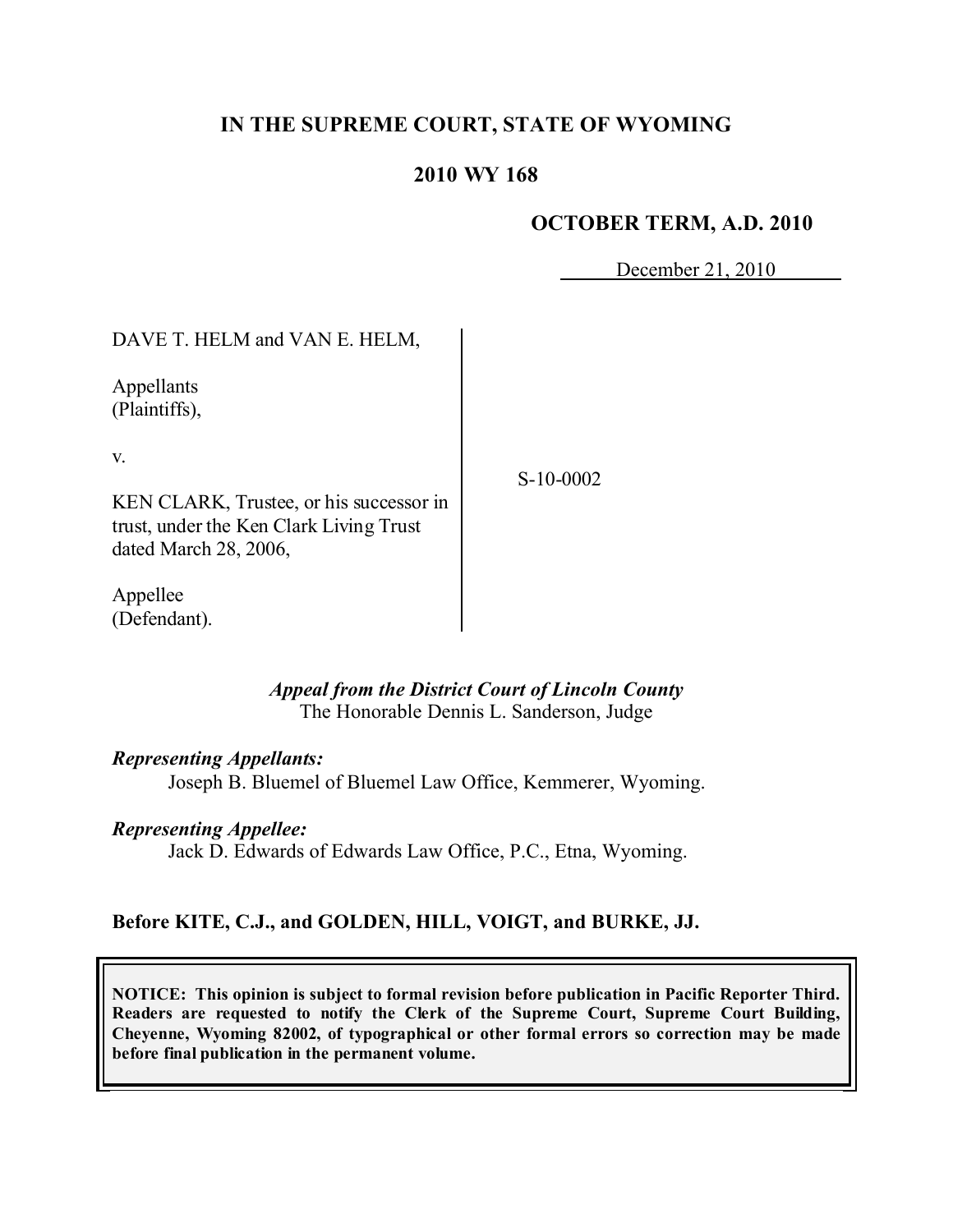### **KITE, Chief Justice.**

[¶1] This case involves a dispute between adjoining property owners in Lincoln County, Wyoming. David T. Helm and Van E. Helm (the Helms) attempted to relocate a fence which for many years had separated their pasture from a pasture belonging to Ken Clark, Trustee of the Ken Clark Living Trust. The fence was south of the recorded property line between the Helms' property and Mr. Clark's property. Mr. Clark objected and claimed that he had acquired title to the property between the recorded boundary and the fence by adverse possession. After a bench trial, the district court quieted title to the property in Mr. Clark. On appeal, the Helms claim the district court committed various errors in arriving at its decision.

[¶2] We conclude the district court correctly ruled that Mr. Clark had proven his claim for adverse possession of the disputed tract; however, the district court's decision as to the size and exact location of the disputed area is clearly erroneous. Therefore, we affirm in part, but reverse and remand for a determination of the exact legal description of the adversely possessed property.

#### **ISSUES**

[¶3] The Helms' statement of the issues is repetitive, so we rephrase the issues as follows:

1. Whether the district court's findings of fact that Mr. Clark had established a case for adverse possession<sup>1</sup> were clearly erroneous or contrary to the great weight of the evidence when:

a. There was no evidence of "the definitive location, course or continuity of the fence" and "many facts material to proving adverse possession [were] absent or lacking;"

b. The trial court specifically found Mr. Clark "admitted the northsouth fence on the east boundary of the area being adversely possessed until 1999 was a fence of convenience;" and

c. The "evidence clearly shows the north-south fence on the east

 $\overline{a}$ <sup>1</sup>In addition to ruling that Mr. Clark was entitled to have title to the disputed property quieted in him on the basis of adverse possession, the district court ruled that the doctrine of recognition and acquiescence justified quieting title in Mr. Clark. *See, e.g*., *Kimball v. Turner,* 993 P.2d 303 (Wyo. 1999); *Sowerwine v. Nielson,* 671 P.2d 295 (Wyo. 1983). Because our ruling on adverse possession is dispositive, we will not separately discuss recognition and acquiescence.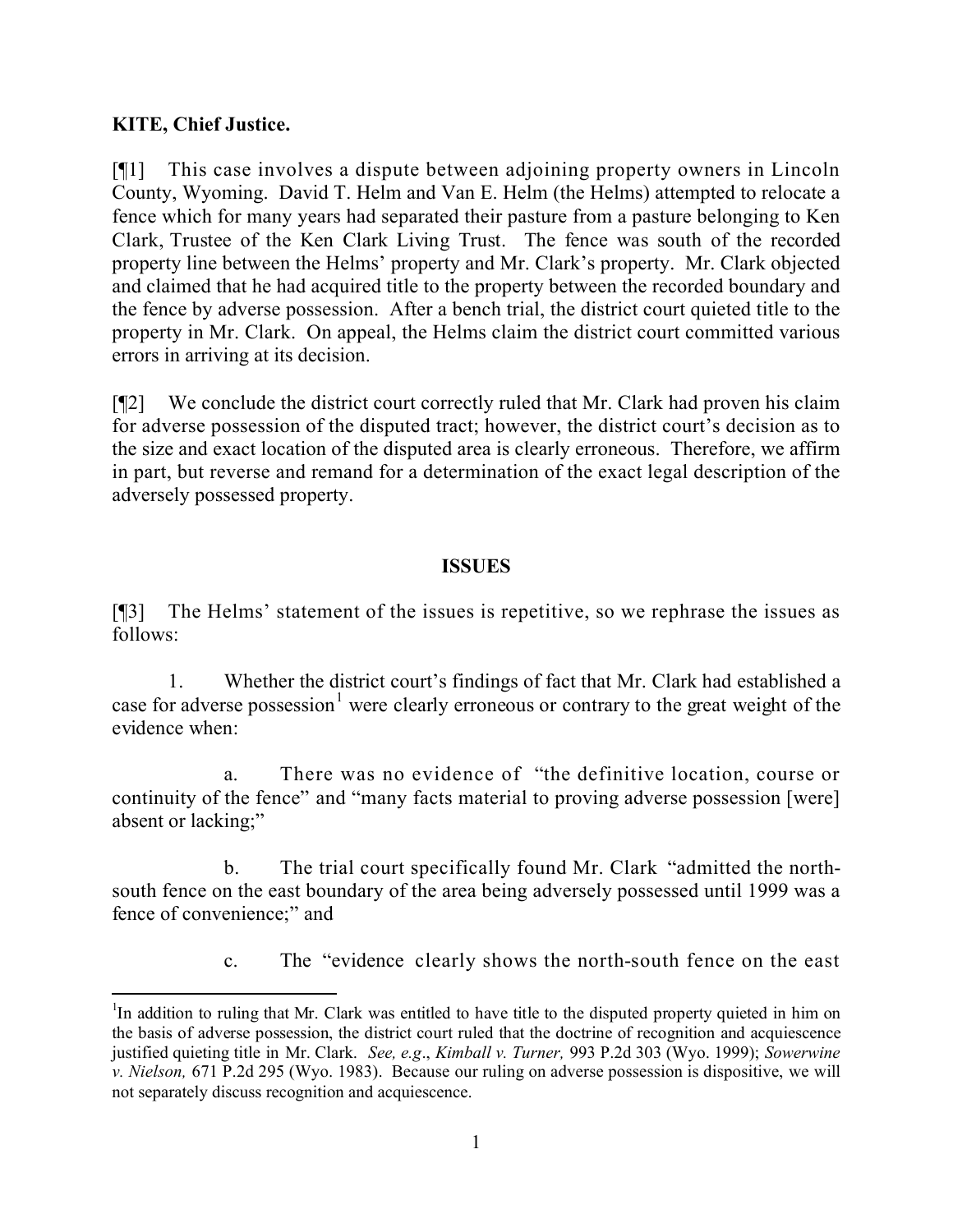boundary of the property claimed to be adversely possessed was moved in 1999 or only eight years before this matter ensued."

2. Did the district court err by failing to rule that Mr. Clark was estopped from arguing that the Clark/Helm fence was a boundary fence because members of his family had admitted that the north-south fence on the east boundary of the property was a fence of convenience?

Mr. Clark's statement of the issues is more general.

### **FACTS**

[¶4] In this section, we will set out only the basic facts underlying the dispute. More details will be provided as necessary to analyze the specific legal issues in the "Discussion" section of this opinion. Mr. Clark and the Helms own adjoining agricultural properties in the NE ¼ of Section 12, Township 30 North, Range 119 West,  $6^{\text{th}}$  P.M, in Lincoln County, Wyoming. The properties have been in the Clark and Helm families since the 1920s. Mr. Clark's property is north of the Helms' and their respective deeds indicate that the sixteenth section line dividing the NE ¼ and the SE ¼ of the NE ¼ of Section 12 forms their property line, i.e., Mr. Clark owns the NE ¼ NE ¼ and the Helms own the SE  $\frac{1}{4}$  NE  $\frac{1}{4}$ . A fence between the properties was built long ago and is south of the actual property line, meaning that part of the Helms' property is fenced in with Mr. Clark's property.<sup>2</sup>

[¶5] The Helms decided to move the fence to place it on the property line. Mr. Clark objected, and the Helms filed an ejectment action on October 25, 2007. Mr. Clark counterclaimed alleging that he had acquired title to the property north of the fence by adverse possession. The district court held a bench trial and ruled that Mr. Clark had proven the elements of adverse possession and the Helms had not provided a sufficient explanation to establish that Mr. Clark's use was permissive. Consequently, the trial court quieted title in Mr. Clark. The Helms appealed.

<sup>&</sup>lt;sup>2</sup> Mr. Clark actually owns the N  $\frac{1}{2}$  NE  $\frac{1}{4}$  of Section 12. The Mack Group, LLC owns the property immediately to the west of the Helms' property, the SW ¼ NE ¼. The fence separating the Mack Group and Clark properties is also off line, although not as far as the Clark/Helm fence. The Mack Group participated in this action in the district court, and the court determined that Mr. Clark had adversely possessed the Mack Group property which had been fenced in with his property and quieted title in favor of him. The Mack Group did not appeal from the district court's determination.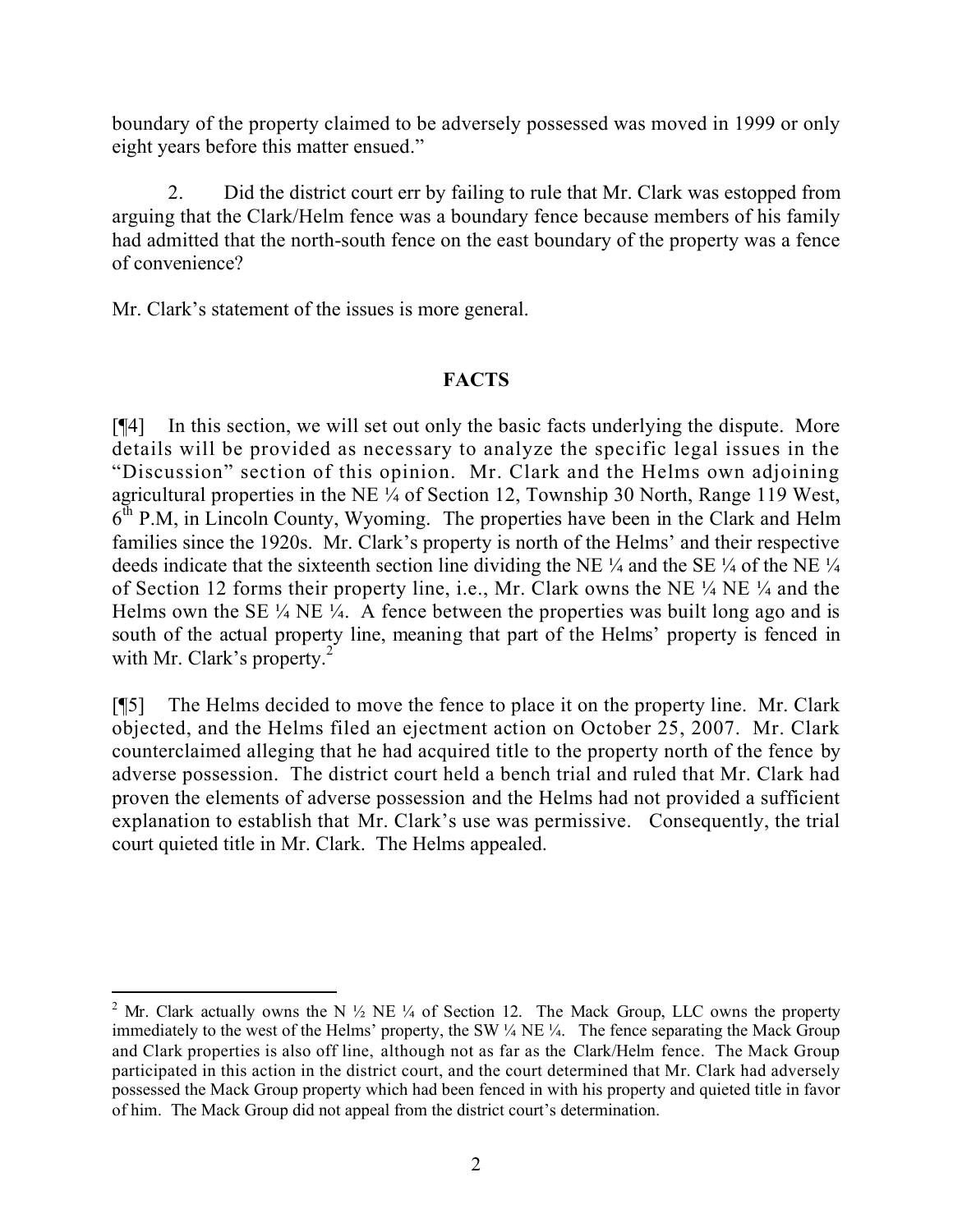#### **STANDARD OF REVIEW**

[¶6] We review a district court's decision following a bench trial by utilizing the following standards:

> The factual findings of a judge are not entitled to the limited review afforded a jury verdict. While the findings are presumptively correct, the appellate court may examine all of the properly admissible evidence in the record. Due regard is given to the opportunity of the trial judge to assess the credibility of the witnesses, and our review does not entail re-weighing disputed evidence. Findings of fact will not be set aside unless they are clearly erroneous. A finding is clearly erroneous when, although there is evidence to support it, the reviewing court on the entire evidence is left with the definite and firm conviction that a mistake has been committed.

*Mullinnix LLC v. HKB Royalty Trust,* 2006 WY 14, ¶ 12, 126 P.3d 909, 916 (Wyo. 2006) (citations omitted). *See also, Addison v. Dallarosa-Handrich,* 2007 WY 110, ¶ 8, 161 P.3d 1089, 1091 (Wyo. 2007).

*Cook v. Eddy,* 2008 WY 111, ¶ 6, 193 P.3d 705, 708 (Wyo. 2008). In considering a trial court's factual findings,

> we assume that the evidence of the prevailing party below is true and give that party every reasonable inference that can fairly and reasonably be drawn from it. We do not substitute ourselves for the trial court as a finder of facts; instead, we defer to those findings unless they are unsupported by the record or erroneous as a matter of law.

*Id.,* quoting, *Mullinnix,* ¶ 12, 126 P.3d at 916 (citations omitted). The district court's conclusions of law are reviewed *de novo. Id.*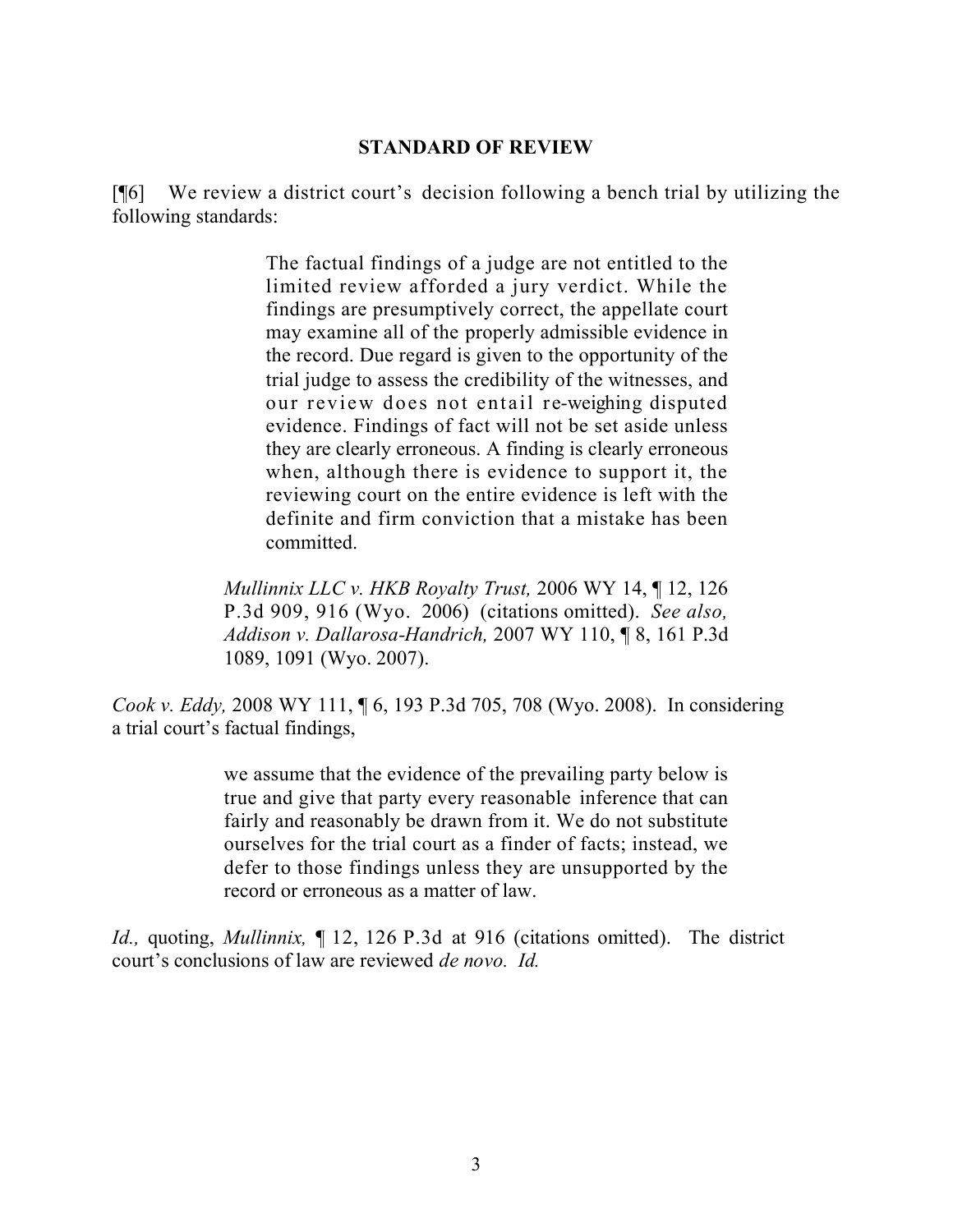#### **DISCUSSION**

[¶7] The Helms initially filed an action to have Mr. Clark ejected from their property pursuant to Wyo. Stat. Ann. § 1-32-202 (LexisNexis 2009).<sup>3</sup> They claimed that they held legal title to the property to the sixteenth section line and Mr. Clark was unlawfully denying them possession. Mr. Clark asserted that he had been in possession of the property north of the fence for more than ten years and the Helms were barred from recovering the property under Wyo. Stat. Ann. § 1-3-103 (LexisNexis 2009). <sup>4</sup> He counterclaimed to have title to the property north of the fence quieted in him on the basis of adverse possession. Wyo. Stat. Ann. § 1-32-201 (LexisNexis 2009). 5

[¶8] "'In order to establish adverse possession, the claiming party must show actual, open, notorious, exclusive and continuous possession of another's property which is hostile and under claim of right or color of title.'" *Addison v. Dallarosa-Handrich,* 2007 WY 110, ¶ 11, 161 P.3d 1089, 1091 (Wyo. 2007), quoting *Gillett v. White,* 2007 WY 44, ¶ 15, 153 P.3d 911, 915 (Wyo. 2007). *See also*, *Cook,* ¶ 7, 193 P.3d at 708. Our test for adverse possession imposes shifting burdens upon the parties.

> When there is no clear showing to the contrary, a person who has occupied the land for the statutory period, in a manner plainly indicating that he has acted as the owner thereof, is entitled to a presumption of adverse possession; and the burden shifts to the opposing party to explain such possession. However, if a claimant's use of the property is

 $\overline{a}$ 

<sup>4</sup> Section 1-3-103 states: "An action for the recovery of the title or possession of lands, tenements or hereditaments can only be brought within ten (10) years after the cause of such action accrues."

<sup>5</sup> Section 1-32-201 states:

<sup>&</sup>lt;sup>3</sup> Section 1-32-202 states:

In an action to recover real property it is sufficient if the plaintiff's petition states that he has a legal estate in and is entitled to possession of the real property, describing the same with sufficient certainty as to enable an officer holding an execution to identify it, and that the defendant unlawfully keeps him out of possession. It is not necessary to state how the plaintiff's estate or ownership is derived.

An action may be brought by a person in possession of real property against any person who claims an estate or interest therein adverse to him, for the purpose of determining the adverse estate or interest. The person bringing the action may hold possession himself or by his tenant.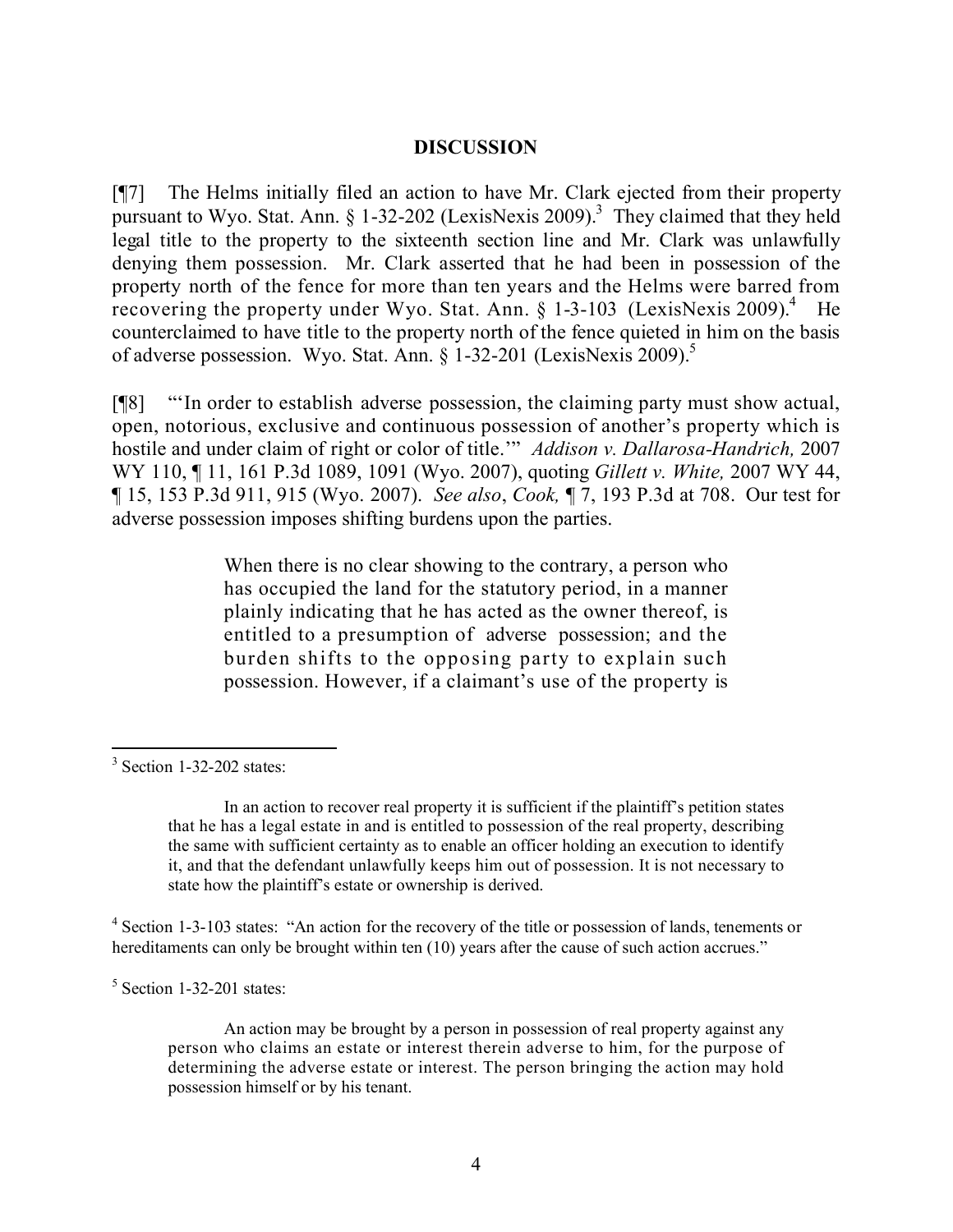shown to be permissive, then he cannot acquire title by adverse possession.

*Addison,* ¶ 11, 161 P.3d at 1091-92, quoting *Gillett,* ¶ 15, 153 P.3d at 915 (citation omitted).

*Cook,* ¶ 7, 193 P.3d at 708.

# *A. Prima Facie Case for Adverse Possession*

[¶9] The district court ruled that Mr. Clark had established a prima facie case of adverse possession and shifted the burden to the Helms to explain the possession. On appeal, the Helms make a cursory attempt to show the district court incorrectly determined that Mr. Clark had established a prima facie case for adverse possession. They assert the district court failed to give proper weight to the facts that they paid taxes on the disputed property and Mr. Clark and his predecessors had executed title instruments affecting their deeded property but had not executed any such instruments affecting the disputed area. In certain cases, each of these factors may be important in determining whether possession is adverse. *See, e.g*, *Braunstein v. Robinson Family Limited Partnership, LLP,* 2010 WY 26, ¶ 18, 226 P.3d 826, 833-34 (Wyo. 2010). However, as the district court recognized, the fact that Mr. Clark had not paid taxes on the property is typical when a case involves use to a fence line. *See, e.g*., *Cook,* ¶ 22, 193 P.3d at 712; *Doenz v. Garber,* 665 P.2d 932, 937 (Wyo. 1983). The claimant's failure to execute title instruments affecting the disputed property also is not unusual in fence line adverse possession cases. *Id.* Although these facts weigh against a finding of adverse possession, they are not necessarily determinative. *Id.* 

[¶10] The district court considered all of the evidence and found Mr. Clark had established a prima facie case of adverse possession because the disputed area had been enclosed by a fence with Mr. Clark's property for a very long time, Mr. Clark had used the disputed property for grazing livestock during that time, and the Helms were aware of the discrepancy between the fence and the true boundary. The district court's decision is consistent with prior cases where we have stated that enclosing land in a fence may be sufficient to "raise the flag" of an adverse claim, and "[t]he pasturing of animals within a substantial enclosure is sufficient to establish the elements of adverse possession." *Hillard v. Marshall,* 888 P.2d 1255, 1259 (Wyo. 1995).

[¶11] In many respects, this case is similar to *Cook,* ¶ 18, 193 P.3d at 711, where we held that the district court properly ruled the claimant had established a prima facie case of adverse possession to the fence line by showing exclusive possession of the property for the statutory period. There, we noted the facts that the record title owner paid taxes and included the disputed property in mineral leases did not undermine the district court's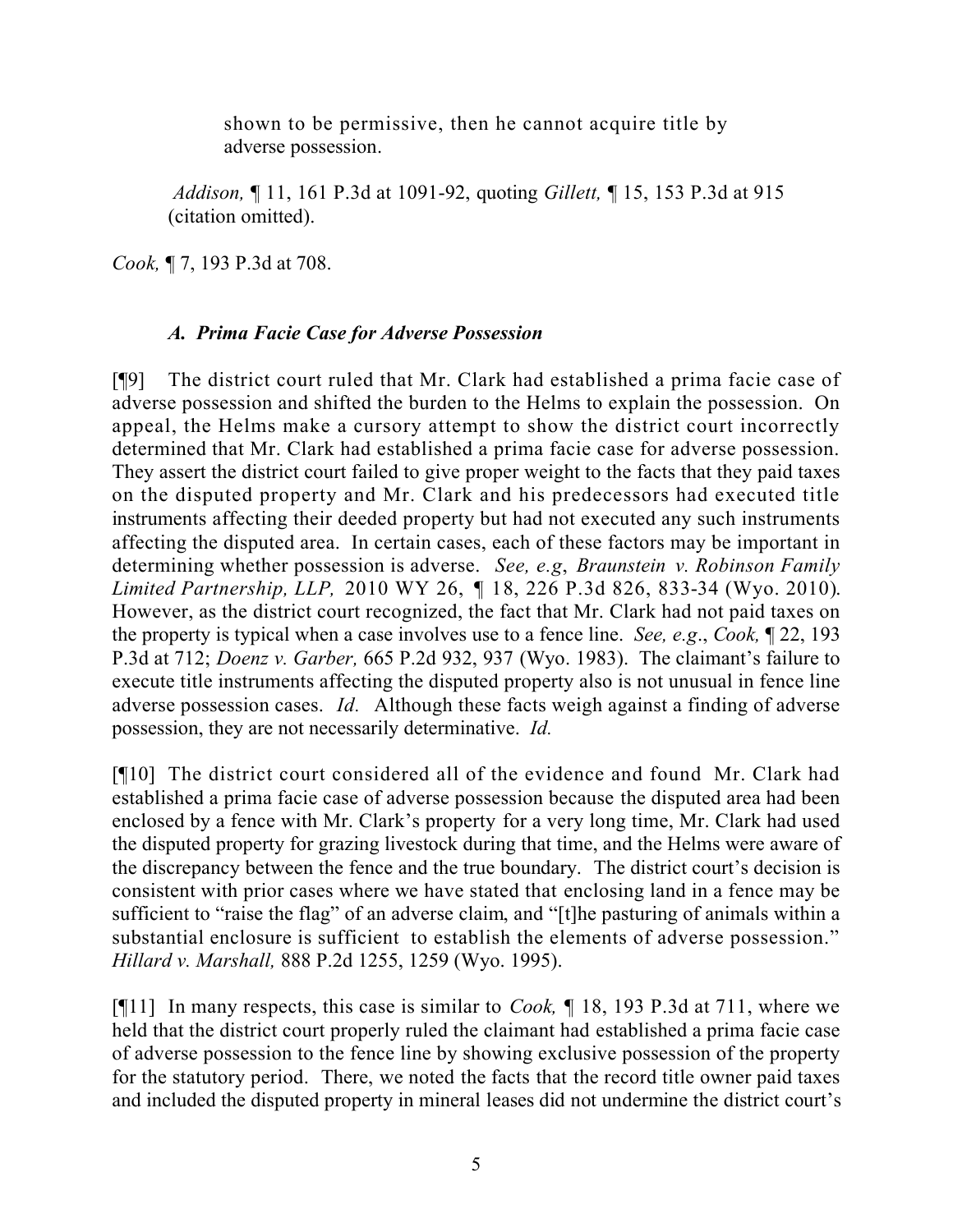finding that the claimant had met his burden of proving adverse possession. *Id.,* ¶ 22, 193 P.3d at 712. The district court's findings of similar facts in this case were sufficient to support the conclusion that Mr. Clark had established a prima facie case for adverse possession. Those findings are supported by the record and are not clearly erroneous.

### *B. Boundary Fence or Fence of Convenience*

[¶12] After Mr. Clark presented his prima facie case for adverse possession, the burden shifted to the Helms to explain Mr. Clark's possession of the disputed area. They attempted to show that his use of the property was permissive because the fence was located off the property line as a matter of convenience. The placement, type and purpose of a fence are important factors in adverse possession cases. A fence which is intended to be the boundary between properties supports a claim for adverse possession. On the other hand, a fence that is placed in a certain location in order to separate pastures or irrigated meadows from grazing land or because the terrain makes it easier to build the fence in that location rather than on the property line is a fence of convenience. When a fence is located off the property line as a matter of convenience, use by the neighbor is considered permissive and will defeat a claim for adverse possession. *Braunstein,* ¶ 18, 226 P.3d at 833-34; *Cook,* ¶¶ 9-10, 193 P.3d at 709; *Hillard,* 888 P.2d at 1259; *Davis v. Chadwick,* 2002 WY 157, ¶ 9, 55 P.3d 1267, 1270-71 (Wyo. 2002). The determination of whether a fence establishes a property boundary or is one of convenience is a question of fact. *Id. See also*, *Hovendick v. Ruby,* 10 P.3d 1119, 1123 (Wyo. 2000).

[¶13] The district court rejected the Helms' argument that Mr. Clark's use was permissive and ruled the evidence supported a finding that the fence was a boundary fence rather than a fence of convenience:

> [T]he Clark-Helm fence . . . was [not] built as an interior fence. The land on either side of the fence is similar in nature requiring no separation due to the nature of the land. The fence runs from where it intersects with Section 7 [on the east] in a straight line west over a ridge. Once it goes over the ridge it runs through mixed aspen and evergreen timber where its course meanders somewhat and trees are occasionally used as fence posts. But it is substantial in that it consists of five barbed wires. It runs through serviceberry bushes in places and the wire is off the posts in places in the spring. Trees have fallen over the fence in places. This is the normal condition of a longstanding fence enclosing pasturelands that are located in standing timber and subject to heavy snows. The fences needed to be repaired in the spring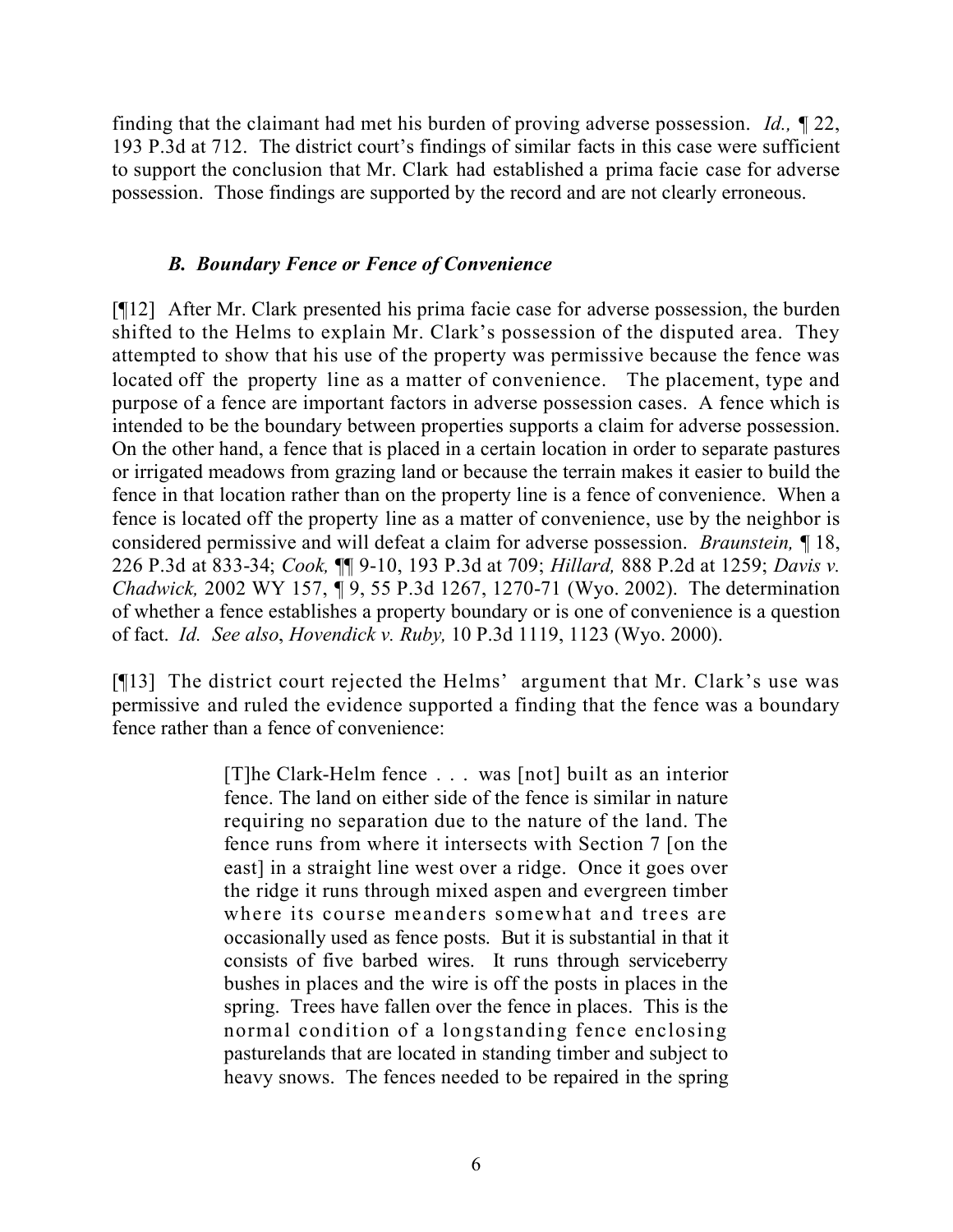as Mr. Clark testified. This does not convert a boundary fence into a fence of convenience.

[T]he Court finds that the Clark-Helm fence was constructed in the 1920's on a line that ran more or less straight consistent with the fence line located in the south boundary of [the adjacent property to the east in Section 7]. . . . The nature of this fence is consistent with a boundary fence. It is of the same type, if not better, ... as that fence [on the west side of the Helms' property] and a better fence than the Helms' southern boundary fence. It was assumed to be on the surveyed line until about 1968. It is typical of the boundary fences that the Helms and Clarks had even though it may not have been built to modern standards. From 1968 onward the Plaintiffs Helms were aware the Clarks were possessing their property on the other side of the fence yet they failed to take action to stop this possession.

[¶14] The Helms challenge the district court's finding that the fence was a boundary fence, claiming that Mr. Clark and his predecessors admitted, in a related matter, that a different fence on the eastern boundary of the disputed area was one of convenience. During the trial, the Helms asked the district court to take judicial notice of the record in a case involving a property line dispute between Mr. Clark and his neighbors to the east in Section 7, Township 30 North, Range 118 West,  $6<sup>th</sup>$  P.M., Lincoln County, Wyoming, Kenneth and Meleese Nebeker. Mr. Clark's father and uncle filed an affidavit in that case. They averred that the Clark/Nebeker fence was off the property line (it was located west of the actual property line so that part of Clark's property was fenced in with Nebekers' property); their father, Ernest L. Clark, had owned the lands on both sides of the fence in Sections 7 and 12; and the "fence was originally put in as a fence of convenience between farm land and hill pasture." The Clark/Nebeker dispute was eventually settled and the fence was moved to the east in the late 1990s.

[¶15] The district court addressed the Clark/Nebecker matter in its decision letter:

The third evidentiary issue is the Plaintiffs' request for the Court to take judicial notice of an affidavit signed by Kenneth Clark [sic] claiming a north-south fence between Sections 7 and 12 was a fence of convenience because it was not on the surveyed line. This is offered by Plaintiffs as an admission by inference that the east-west Clark-Helm fence line is also a fence of convenience. This issue arose during trial and evidently was not disclosed in discovery. The affidavit originated in a case that was settled and there was no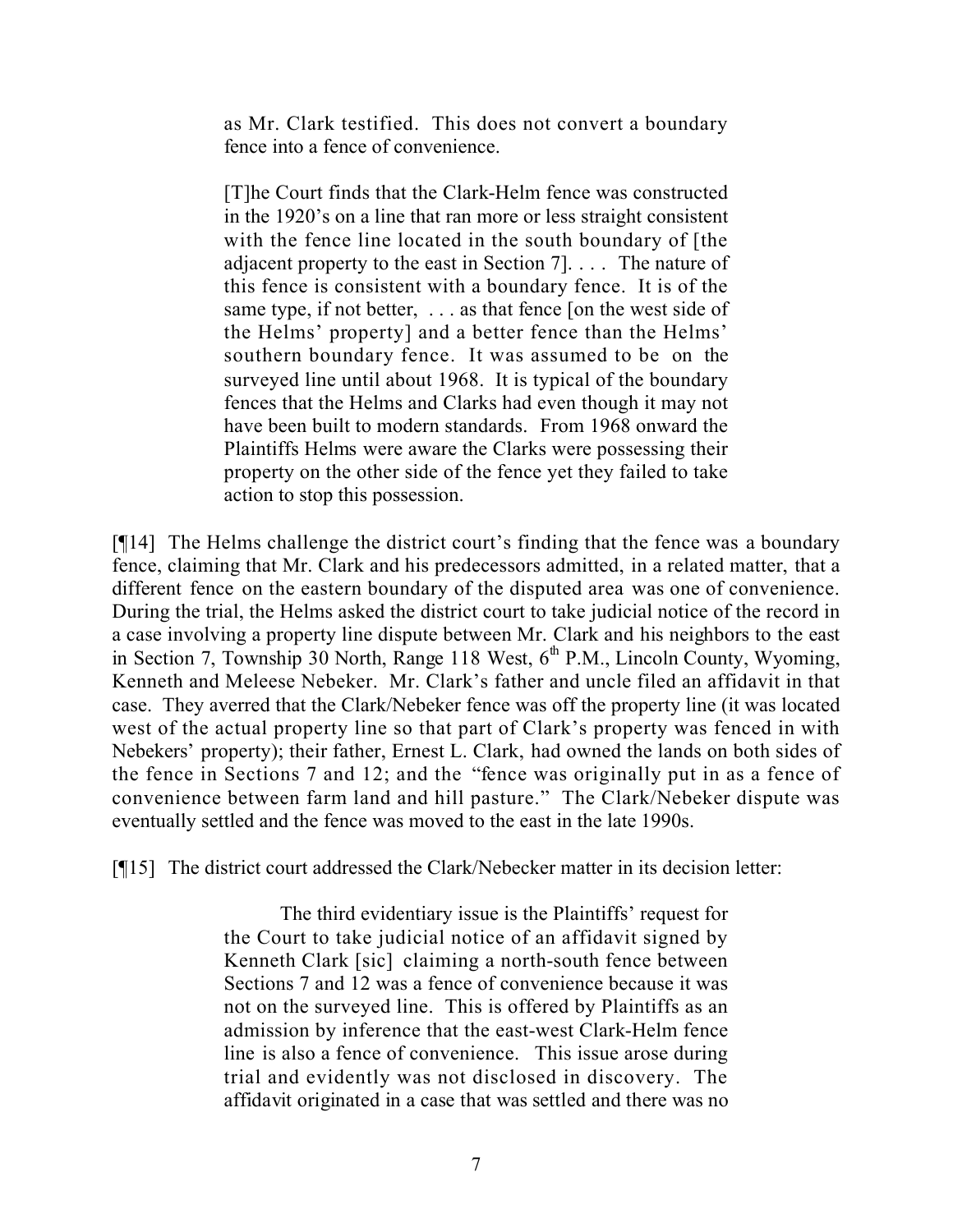decision issued that made a factual finding that it was a fence of convenience so that it could collaterally estop Ken Clark from denying the north-south fence line was a fence of convenience.

The Court will construe Mr. Clark's statement as an admission that the fence along that north-south section line was a fence of convenience. This is a reasonable assumption because Ernest L. Clark had [previously] owned the property on both sides of the line, i.e., [in both sections 7 and 12]. There was no need to have the fence on the exact boundary line because he owned both sides. It appears to separate his farm land from his pastureland. The admission goes no further than that and is not an admission that the Clark-Helm fence was a fence of convenience. The situations are entirely different and carry no weight in determining if the Clark-Helm fence is a fence of convenience.

[¶16] The Helms assert the district court erroneously determined that the admission regarding the Clark/Nebeker fence was not relevant in this case. As the district court recognized, the two cases involved different fences. Mr. Clark's predecessor had once owned the two properties at issue in the Clark/Nebeker matter and the fence was built by a common owner to separate different types of land. The Clark/Helm fence was built to separate two landowners rather than different types of land. The district court's finding that the admission was not relevant to the present dispute was consistent with the evidence and was not clearly erroneous.

[¶17] The Helms also assert the district court erred by not recognizing that the doctrine of collateral estoppel prohibited relitigation of the issue of whether the Clark/Helm fence was one of convenience or a boundary fence. The elements of collateral estoppel are:

> (1) the issue decided in the prior adjudication is identical with the issue presented in the present action; (2) the prior adjudication resulted in a judgment on the merits; (3) the party against whom collateral estoppel is asserted was a party or in privity with a party to the prior adjudication; and (4) the party against whom collateral estoppel is asserted had a full and fair opportunity to litigate the issue in the prior proceeding.

*Hutchins v. Payless Auto Sales, Inc.,* 2004 WY 22, ¶ 15, 85 P.3d 1010, 1013 (Wyo. 2004), quoting *Pokorny v. Salas,* 2003 WY 159, ¶ 15, 81 P.3d 171, 175 (Wyo. 2003). We need not spend much time on the collateral estoppel analysis. It is clear that the issue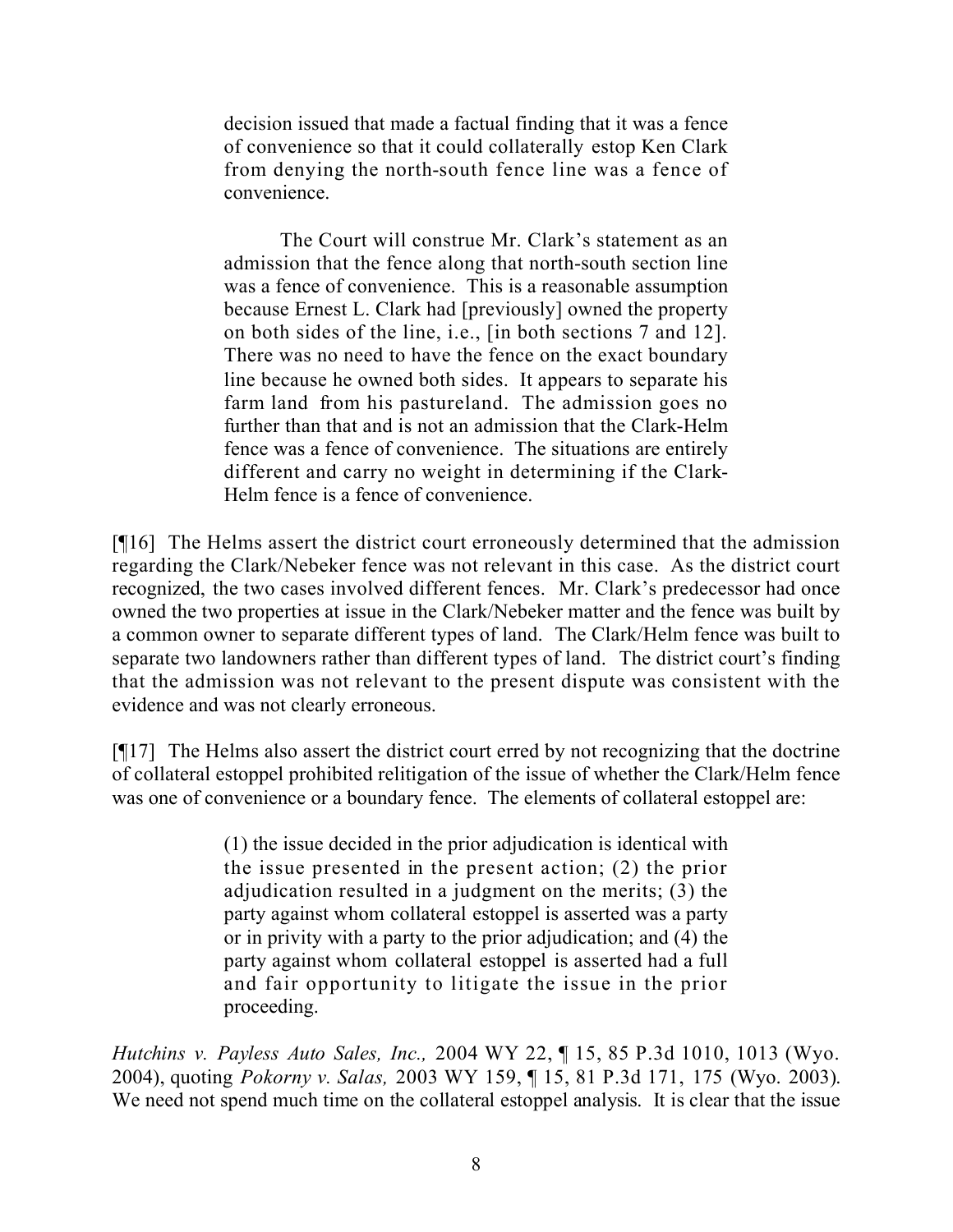presented in the Clark/Nebeker matter was different from the issue presented here. As we stated above, the two cases involved different fences and different situations.<sup>6</sup> The district court correctly ruled the Clarks' admission that the Clark/Nebeker fence was a fence of convenience did not have any preclusive effect in the present case.

## *C. Nature and Location of Fence/Disputed Area*

[¶18] The Helms challenge the district court's rulings about the nature and location of the Clark/Helm fence. First, they assert the evidence did not establish that the fence was continuous from the eastern border to the western border of the Clark and Helm properties. The district court found that as the fence proceeds west from the eastern border, it generally runs in a straight line until it enters the timber, where "its course meanders somewhat," even using trees as fence posts at times. The trial evidence demonstrated that in some places along its course, the fence line proceeds through timber and dense undergrowth. David Helm testified that it was difficult to follow the fence line in spots because of the vegetation. However, the trial evidence also established that it is a substantial fence, including several barbed wires and gates, Mr. Clark maintained it each spring, and it effectively contained livestock. This evidence is sufficient to support the district court's findings that the Clark/Helm fence was continuous.

[¶19] The Helms also contest the lack of evidence about the exact location of the fence and, accordingly, the disputed property. Although the record contains ample evidence that the parties and the district court understood the disputed area was that between the recorded property line and the fence, the evidence did not include a survey of the fence or a legal description of the disputed area. An advance plat, which stated that it was "subject to correction and approval" and apparently was not recorded, was admitted into evidence at the trial as Plaintiffs' Exhibit 2. The advance plat showed the recorded property line, the disputed area and the "approximate location of the existing fence line;" however, the fence line was not surveyed and was placed on the map for illustration purposes only. The parties stipulated that, at the eastern boundary, the Clark/Helm fence was approximately 294 feet south of the recorded property line. The record does not, however, contain evidence of the measurements of the disputed area as the fence continued to the west.

[¶20] Despite the lack of evidence of the exact location and size of the disputed area, the district court concluded:

<sup>6</sup> The Helms also argue that the doctrine of judicial estoppel prohibits Mr. Clark from claiming that the fence in this matter was a boundary fence because he had admitted the Clark/Nebeker fence was one of convenience. The doctrine of judicial estoppel prohibits a litigant from taking inconsistent positions in judicial proceedings. *See, e.g.*, *Wilson v. Lucerne Canal & Power Co.,* 2007 WY 10, ¶ 26, 150 P.3d 653, 663 (Wyo. 2007). For the same reason we rejected the Helms' collateral estoppel argument, i.e., the issues are not the same, the doctrine of judicial estoppel does not apply here.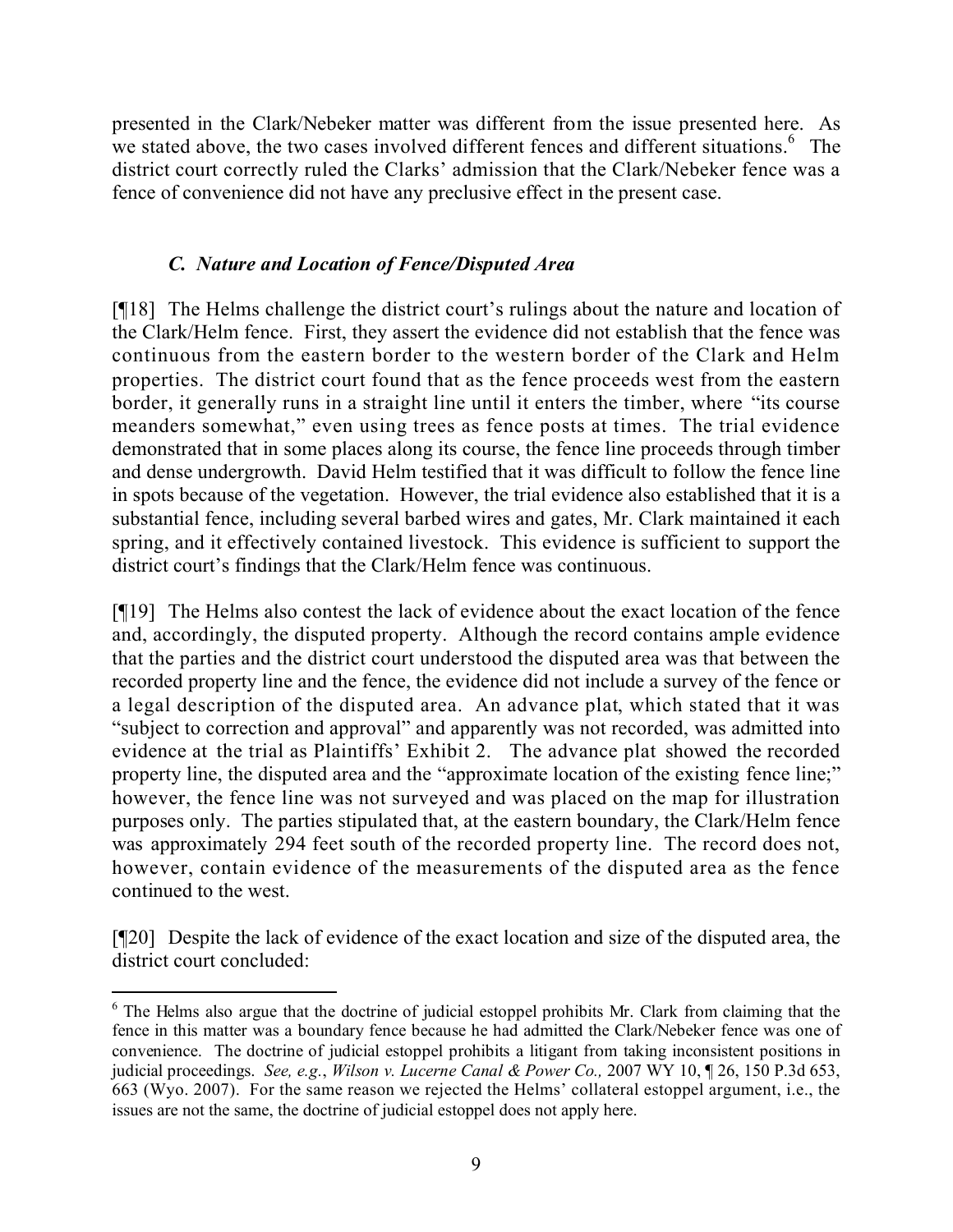The net result is that Defendant Ken Clark and his predecessors have adversely possessed land located north of the fence lines that are the focus of this dispute, the land being of a dimension 235 feet by 1320 feet titled in the Helms[.]

The trial evidence does not support the district court's conclusion because the parties stipulated that the fence was 294 feet off line at the eastern boundary, not 235 feet as the district court found, and there was no evidence as to the measurements of the disputed tract as it continued westward. Given the evidence that the fence meandered, the simple rectangular description given by the district court is not supported by the record.

[¶21] An adequate legal description is required in adverse possession cases. *See, e.g*., *Inserra v. Violi,* 679 N.W.2d 230 (Neb. 2004) and cases cited therein; *Trinity River Authority v. Hughes,* 504 S.W.2d 822 (Tex. Civ. App. 1974). As a practical matter, without a sufficient legal description, the county clerk will not be able to record the quiet title order and such order will not provide public notice of the ownership of the disputed parcel. Our statutes setting forth the requirements for conveyances of real property interests demonstrate the need for a proper legal description in matters of title to property. *See, e.g*., Wyo. Stat. Ann. §§ 34-2-102 (warranty deed); 34-2-104 (quitclaim deed); 34-1- 121 (LexisNexis 2009) (recorded instrument as notice).

[¶22] The failure to provide a proper legal description does not, however, undermine the district court's ultimate finding that Mr. Clark proved he adversely possessed the property and was entitled to have title quieted in him. This is true because the parties and the court knew the general location of the property and "[o]nce all the elements of adverse possession are met, the possessor is vested with a fully new and distinct title. No judicial action is necessary." *Murdock v. Zier,* 2006 WY 80, ¶ 17, 137 P.3d 147, 152 (Wyo. 2006). *See also*, *Doenz,* 665 P.2d at 935; *Stryker v. Rasch,* 57 Wyo. 34, 51, 112 P.2d 570, 577 (Wyo. 1941). Thus, the proper remedy in this case is to remand for a determination by the district court of the actual legal description of the property adversely possessed by Mr. Clark.

[¶23] One other issue is raised by the Helms. The record is not very clear on this matter, but the documents from the Clark/Nebeker case and the testimony about those documents suggest that, until sometime in the late 1990s, part of the Helms' property near their northeastern boundary was actually fenced out of Mr. Clark's pasture. The Helms claim the affected area was a small "sliver" of land measuring approximately 50 to 60 feet. The Clark/Nebeker fence was apparently moved to the east in the late 1990s, which caused that portion to be included in Mr. Clark's pasture. The Helms argue, therefore, that Mr. Clark did not meet the ten year statutory requirement for proving adverse possession of this small area. The district court did not make any findings as to the effect of the